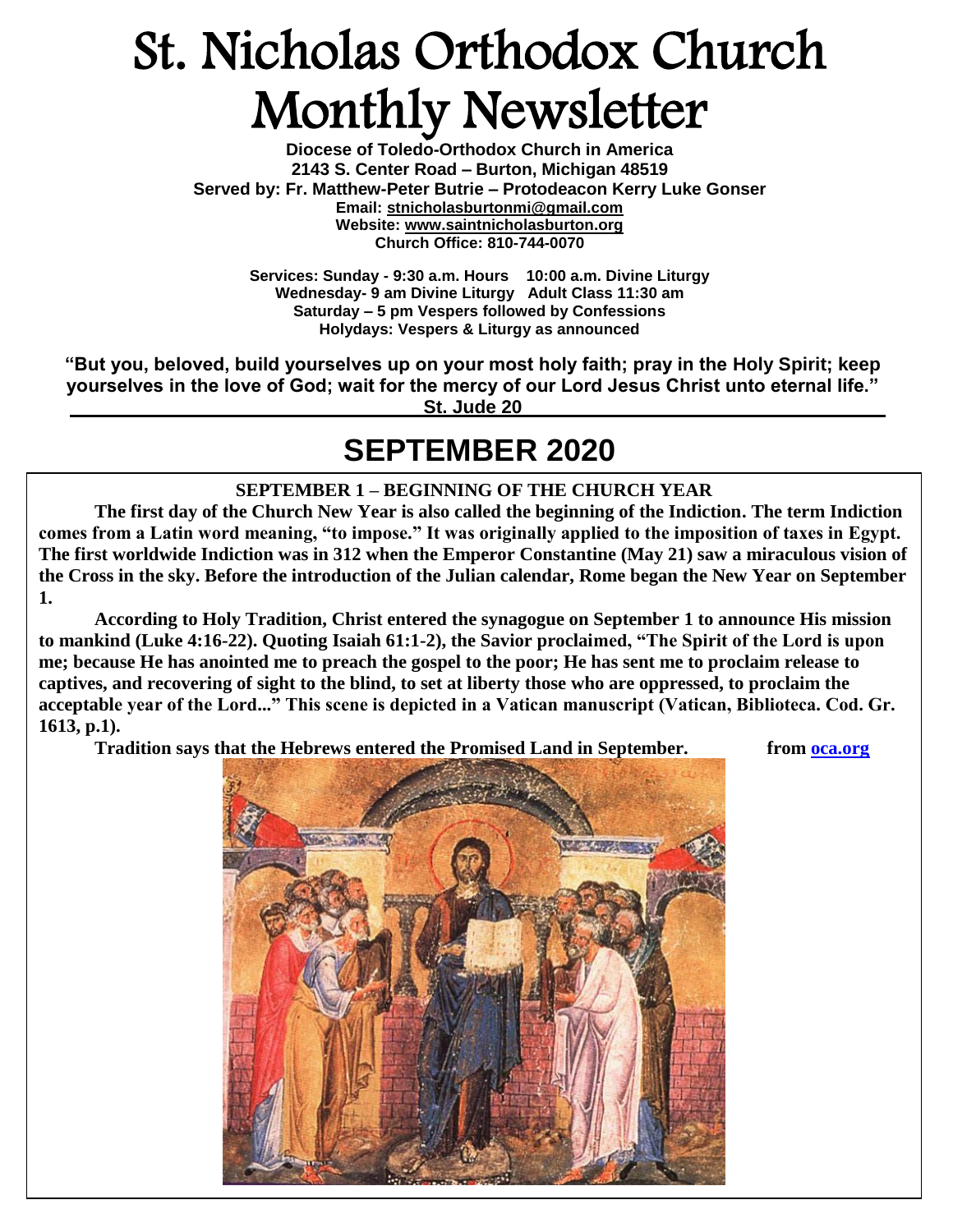**The Birth of Mary the Holy [Mother of God,](https://www.newadvent.org/cathen/15464b.htm) and Very Glorious Mother of [Jesus Christ](https://www.newadvent.org/cathen/08374c.htm) (September 8). - 1. In the records of the twelve tribes of [Israel](https://www.newadvent.org/cathen/08193a.htm) was Joachim, a man exceedingly rich; and he brought his double offerings, saying: "There shall be of my superabundance to all the people, and there shall be the offering for my forgiveness to the Lord for a propitiation for me." For the great day of the Lord was at hand, and the sons of [Israel](https://www.newadvent.org/cathen/08193a.htm) were bringing their offerings. And there stood over against him Rubim, saying: "It is not meet for you first to bring your offerings, because you have not had a child in [Israel.](https://www.newadvent.org/cathen/08193a.htm)" And Joachim was exceedingly grieved, and went away to the registers of the twelve tribes of the people, saying: "I shall see the registers of the twelve tribes of [Israel,](https://www.newadvent.org/cathen/08193a.htm) as to whether I alone have not had a child in [Israel.](https://www.newadvent.org/cathen/08193a.htm)" And he searched, and found that all the righteous had raised up children in [Israel.](https://www.newadvent.org/cathen/08193a.htm) And he called to mind the patriarch [Abraham,](https://www.newadvent.org/cathen/01051a.htm) that in the last day God gave him a son Isaac. And Joachim was exceedingly grieved, and did not come into the presence of his wife; but he retired to the [desert,](https://www.newadvent.org/cathen/04749a.htm) and there pitched his tent, and fasted forty days and forty nights, saying in himself: "I will not go down either for food or for drink until the Lord my God shall look upon me, and [prayer](https://www.newadvent.org/cathen/12345b.htm) shall be my food and drink." 2. And his wife Anna mourned in two mournings, and lamented in two lamentations, saying: "I shall bewail my widowhood; I shall bewail my childlessness." And the great day of the Lord was at hand; and Judith her maid-servant said: "How long do you humiliate your [soul?](https://www.newadvent.org/cathen/14153a.htm) Behold, the great day of the Lord is at hand, and it is unlawful for you to mourn. But take this head-band, which the [woman](https://www.newadvent.org/cathen/15687b.htm) that made it gave to me; for it is not proper that I should wear it, because I am a maidservant, and it has a royal appearance." And Anna said: "Depart from me; for I have not done such things, and the Lord has brought me very low. I [fear](https://www.newadvent.org/cathen/06021a.htm) that some [wicked](https://www.newadvent.org/cathen/05649a.htm) person has given it to you, and you have come to make me a sharer in your [sin.](https://www.newadvent.org/cathen/14004b.htm)" And Judith said: "Why should I curse you, seeing that the Lord has shut your womb, so as not to give you fruit in [Israel?](https://www.newadvent.org/cathen/08193a.htm)" And Anna was grieved exceedingly, and put off her garments of mourning, and cleaned her head, and put on her wedding garments, and about the ninth hour went down to the garden to walk. And she saw a laurel, and sat under it, and [prayed](https://www.newadvent.org/cathen/12345b.htm) to the Lord, saying: "O God of our fathers, bless me and hear my [prayer,](https://www.newadvent.org/cathen/12345b.htm) as You blessed the womb of Sarah, and gave her a son Isaac." 3. And gazing towards the heaven, she saw a sparrow's nest in the laurel, [\(Tobit](https://www.newadvent.org/bible/tob002.htm#verse10) 2:10) and made a lamentation in herself, saying: "Alas! Who begot me? And what womb produced me? Because I have become a curse in the presence of the sons of [Israel,](https://www.newadvent.org/cathen/08193a.htm) and I have been reproached, and they have driven me in derision out of the temple of the Lord. Alas! To what have I been likened? I am not like the fowls of the heaven, because even the fowls of the heaven are productive before You, O Lord. Alas! To what have I been likened? I am not like the beasts of the earth, because even the beasts of the earth are productive before You, O Lord. Alas! To what have I been likened? I am not like these waters, because even these waters are productive before You, O Lord. Alas! To what have I been likened? I am not like this earth, because even the earth brings forth its fruits in season, and blesses You, O Lord." 4. And, behold, an [angel](https://www.newadvent.org/cathen/01476d.htm) of the Lord stood by, saying: "Anna, Anna, the Lord has heard your [prayer,](https://www.newadvent.org/cathen/12345b.htm) and you shall conceive, and shall bring forth; and your child shall be spoken of in all the world." And Anna said: "As the Lord my God lives, if I beget either male or female, I will bring it as a gift to the Lord my [God;](https://www.newadvent.org/cathen/06608a.htm) and it shall minister to Him in [holy](https://www.newadvent.org/cathen/07386a.htm) things all the days of its life." (1 [Samuel](https://www.newadvent.org/bible/1sa001.htm#verse11) 1:11) And, behold, two [angels](https://www.newadvent.org/cathen/01476d.htm) came, saying to her: "Behold, Joachim your husband is coming with his flocks." For an [angel](https://www.newadvent.org/cathen/01476d.htm) of the Lord went down to him, saying: "Joachim, Joachim, the Lord God has heard your [prayer.](https://www.newadvent.org/cathen/12345b.htm) Go down hence; for, behold, your wife Anna shall conceive." And Joachim went down and called his shepherds, saying: "Bring me hither ten she-lambs without spot or blemish, and they shall be for the Lord my [God;](https://www.newadvent.org/cathen/06608a.htm) and bring me twelve tender calves, and they shall be for the [priests](https://www.newadvent.org/cathen/12406a.htm) and the elders; and a hundred goats for all the people." And, behold, Joachim came with his flocks; and Anna stood by the gate, and saw Joachim coming, and she ran and hung upon his neck, saying: "Now I [know](https://www.newadvent.org/cathen/08673a.htm) that the Lord God has blessed me exceedingly; for, behold the [widow](https://www.newadvent.org/cathen/15617c.htm) no longer a [widow,](https://www.newadvent.org/cathen/15617c.htm) and I the childless shall conceive." And Joachim rested the first day in his house. 5. And on the following day he brought his offerings, saying in himself: "If the Lord God has been rendered gracious to me, the plate on the [priest's](https://www.newadvent.org/cathen/12406a.htm) forehead will make it manifest to me." And Joachim brought his offerings, and observed attentively the [priest's](https://www.newadvent.org/cathen/12406a.htm) plate when he went up to the altar of the Lord, and he saw no [sin](https://www.newadvent.org/cathen/14004b.htm) in himself. And Joachim said: "Now I [know](https://www.newadvent.org/cathen/08673a.htm) that the Lord has been gracious unto me, and has remitted all my [sins.](https://www.newadvent.org/cathen/14004b.htm)" And he went down from the temple of the Lord justified, and departed to his own house. And her months were fulfilled, and in the ninth month Anna brought forth. And she said to the midwife: "What have I brought forth?" And she said: "A girl." And said Anna: "My [soul](https://www.newadvent.org/cathen/14153a.htm) has been magnified this day." And she laid her down. And the days having been fulfilled, Anna was purified, and gave the breast to the child, and called her name Mary. `From the** *[Protoevangelion of James.](https://www.newadvent.org/fathers/0847.htm)*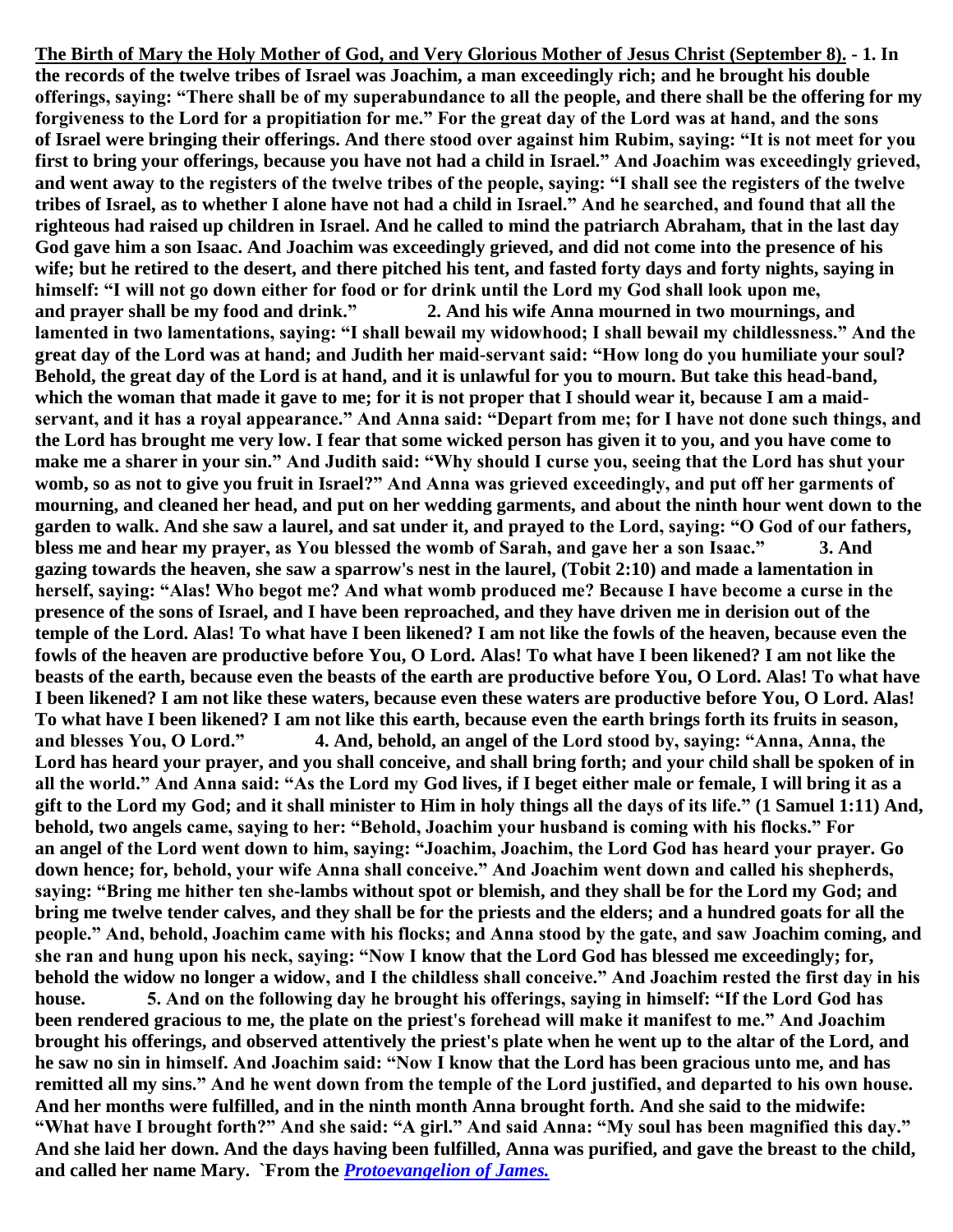**ARCHBISHOP ALEXANDER on August 18, 2020 has given his blessing for the parishes of the Diocese to move to 100% physical distancing capacity where permitted by the civil authorities. [The governor's executive](https://www.michigan.gov/whitmer/0,9309,7-387-90499_90705-535195--,00.html)  [order No. 2020-160](https://www.michigan.gov/whitmer/0,9309,7-387-90499_90705-535195--,00.html) provides "14. Consistent with prior guidance, neither a place of religious worship nor its owner is subject to penalty under section 17 of this order for allowing religious worship at such place. No individual is subject to penalty under section 17 of this order for engaging in religious worship at a place of religious worship." Therefore we are permitted to have 16 households in church and 16 households in the fellowship hall for divine services mindful that, if circumstances change, we may have to go back to fewer households for services.**

#### **FROM OUR DIOCESAN CHANCELLOR – to the Clergy of the Diocese**

**His Eminence, Archbishop Alexander has instructed me to share with you the following update regarding our diocesan COVID-19 directives.**

**As mentioned in a previous email, where civil jurisdictions and healthcare institutions allow, you now have the blessing to visit the sick and shut-ins with Holy Communion. Use face coverings throughout the visit, and proper social distancing when not administering the Holy Gifts. Furthermore, please note these further updates to our diocesan guidelines:**

- **All directives regarding personal protective equipment, social distancing, and the distribution of Communion remain in place. When there is a marked and consistent downward trend in the infection rates in the regions in which our diocesan parishes are located, we will return to the normal distribution of the Eucharist.**
- **Outdoor services are now blessed, as weather permits. Rectors are directed to keep their frequency limited to Sundays and holy days when you typically get a larger turnout of faithful. When indoors, keep in mind that airflow is important: open doors and/or windows where applicable and practical.**
- **In order to make the Holy Mysteries accessible to as many of our faithful as possible, parish rectors may schedule a second service on Sundays to minister Holy Communion (for example a Typica service with Communion). This might be necessary for some of you in the upcoming weeks as numbers increase from our usual "summer attendance" trends. Before scheduling a second service, rectors must consult with Vladyka Alexander for his input and blessing on their specific plans.**
- **Consensus among healthcare experts is that the transmission of COVID-19 is primarily airborne rather than via surface contact; therefore, clergy and faithful may resume the kissing of icons, the cross, etc. However, anyone not yet comfortable with this physical contact may continue to offer a bow with the sign of the cross.**
- **Church School and Youth Group activities will be online only, at least until December. Parishes that have online religious educational programming for their children and youth are asked to share links with the diocese so that they can be made available to diocesan parishes that do not have their own online resources.**
- **With the exception of coffee hours, as outlined in Stage 5 of our diocesan guidelines, all other events sponsored by parishes and parish-based ministries and organizations involving preparing and/or serving food to large groups of people will be canceled until further notice. This includes bake sales and cookie walks, fundraising dinners, and dinners after Pontifical Divine Liturgies.**

**With the ongoing presence of the Corona virus in our communities, we must continue to heed the call of our Archbishop and Father, Vladyka Alexander, and embrace a spirit of ὑπομονῇ: patience, perseverance, and endurance. The Apostle Paul admonishes us with much the same word: "But in all approving [yourselves] as the ministers of God, in much patience [ὑπομονῇ] in afflictions, in necessities, in distresses..." (2 Corinthians 6:4). May the Lord give us all such patience, knowing that, weary in well-doing as we are, we are doing good work.**

**A blessed feast of our Lady's Dormition to you and yours. In Christ,**

**Archpriest Andrew Jarmus**, Chancellor - Bulgarian Diocese, Orthodox Church in America

#### **ROTATING SCHEDULE**

**You will receive a phone call and e-mail from the parish office notifying you the Sunday Liturgy you are scheduled to attend. The groups have been consolidated into two rather than three groups.**

#### **WHEN YOUR HOUSEHOLD WISHES TO BE ADDED TO THE ROTATION, PLEASE CALL OR E-MAIL THE PARISH OFFICE: 810-744-0070 or [stnicholasburtonmi@gmail.com](mailto:stnicholasburtonmi@gmail.com)**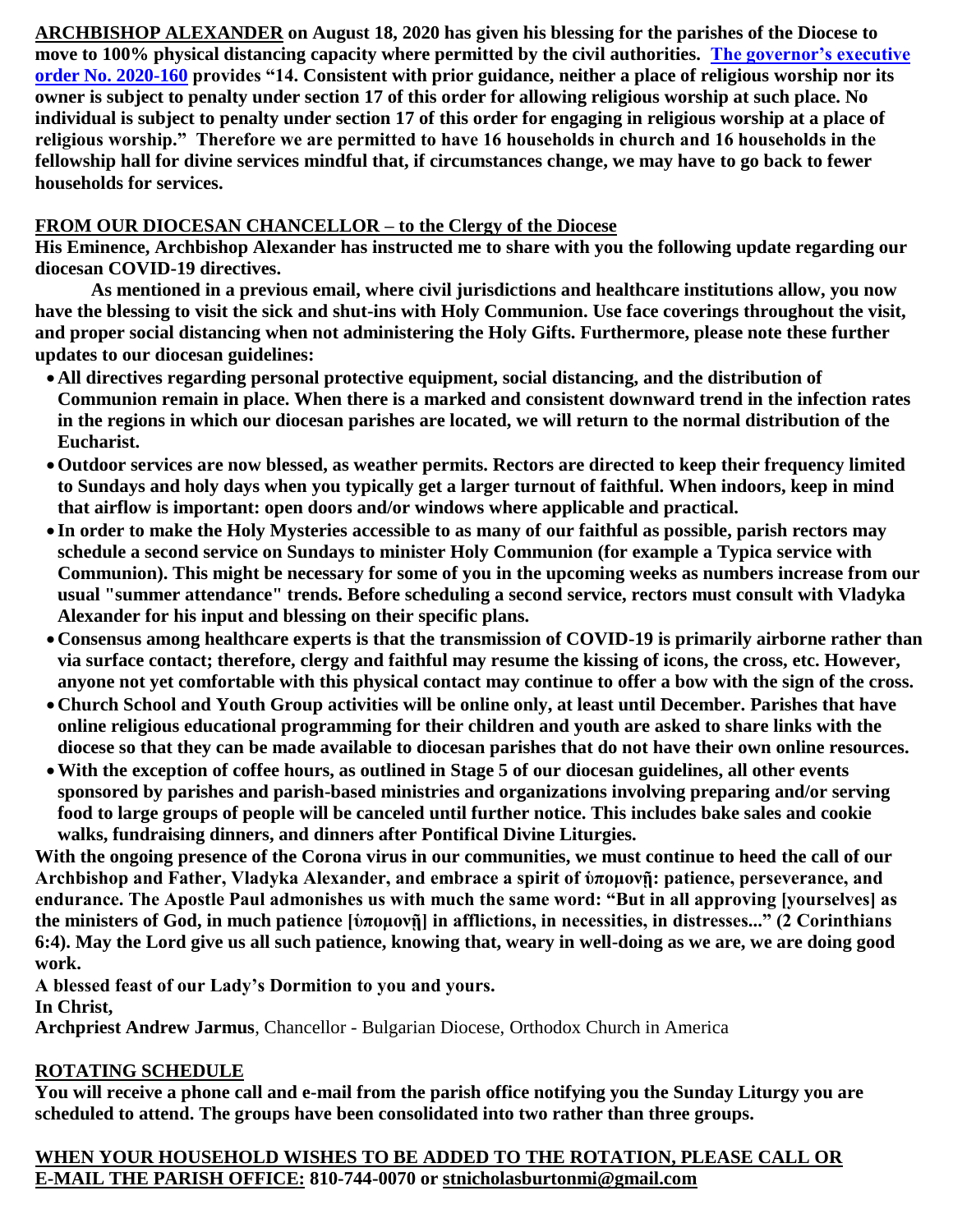**SUBSCRIBE TO OUR YOUTUBE CHANNEL [Saint Nicholas Orthodox Church Burton](https://www.youtube.com/channel/UC59tV-Re443z-GCoETAUvfA) to receive notifications of livestreaming services.**

**ARCHBISHOP ALEXADER will attend the Divine Liturgy on Sunday, September 13. He will hang Fr. Raphael's jeweled cross on Fr. Matthew for 25 years as a priest.**

**CONFESSIONS the sacrament of Confession is offered on Saturdays after Vespers and by appointment. Call the parish office 810-744-0070 or e-mail [stnicholasburtonmi@gmail.com](mailto:stnicholasburtonmi@gmail.com) to make an appointment.**

**PARISH COUNCIL will meet on Tuesday, Sept. 8th at 6:30 pm. The Lord God bless you all for your continuing stewardship through your pledges and donations.** 

#### **CANDLES**

**Ushers will hand out the beeswax tapers to those who wish to light them. Any other candles to be lit in church (the small 4 hour candles or 7 day candles) will be lit by an usher who will take down the candle intention. Those in the hall may provide their candle intention to the usher who will take down the intentions and ensure the candles are lit.**

**CANDLE INTENTION REQUESTS can be emailed to the office at** [stnicholasburtonmi@gmail.com](mailto:stnicholasburtonmi@gmail.com) **or called in.**

#### **MEMORY ETERNAL- CHRIST IS RISEN!**

**Dimitrios "Jimmy" Nedanis, husband to Stella, fell asleep in the Lord Thursday, July 30. He is the father of Donna, Toula, and the late Konstantinos; grandfather of Kosta, Kaylee Zoi and the late Kaylee Nicole; greatgrandfather of Tytan. He is also survived by his brother Alex and wife Menka, sisters Anastasia and husband Alex Branoff, Tammy and husband Peter Papas of Australia, and Maria Papalazarou Green and many nieces and nephews. Swartz Funeral Home is handling arrangements. The private funeral service was held at church with burial at Evergreen Cemetery. You may view his obituary [here.](https://www.swartzfuneralhomeinc.com/obituary/dimitrios-medanis) Let us pray that Dimitrios gaze upon the face of Christ with the righteous and the Holy Spirit bring comfort to his family. Bog da prosti! Christ is risen!**

**Michael Aleksovski, nephew of Lydia Nicoloff, fell asleep in the Lord on July 31. He is the son of the late Todor and Mary (Nicoloff) Alesksovski. Graveside service was held at Gracelawn Cemetery. [Rossell Funeral Home](https://www.rossellfuneralhomeinc.com/) took care of the arrangements. May he rest in the light of Christ's face. Bog da prosti. Memory eternal. Christ is risen!**

**Fred D. Oginsky, father of Anthony & Lucinda, brother of Frank, Robert, James, Joseph, Nicholas & Joanne fell asleep in the Lord August 14. He was preceded in death by parents Joseph & Mary, brothers Paul, Douglas, Peter Helen & Norma. Swartz Funeral Home handled the arrangements with the funeral at church on August 18 with burial at Sunset Hills Cemetery. You may view his obituary [here.](https://www.swartzfuneralhomeinc.com/obituary/fred-oginsky) May he rest in the light of Christ's face. Bog da prosti. Memory eternal. Christ is risen!**

**Carl S. Brayan, father of Jill & Gregory (Jennifer), fell asleep in the Lord August 15. He was preceded in death by wife Vera lee, his parents, brothers Peter & Boris and sister Anna Popoff. Swartz Funeral Home handled the arrangements with the funeral at church on August 19 with burial at Evergreen Cemtery. You may view his obituary [here.](https://www.swartzfuneralhomeinc.com/obituary/carl-bryan) May he rest in the light of Christ's face. Bog da prosti. Memory eternal. Christ is risen!**

**Anna (Anastasia) Branoff fell asleep in the Lord August 19. Brown Funeral Home is handling arrangements. Visitation was at church only on Saturday, August 29 at 10 am followed by the funeral at 11 am and burial at Sunset Hills Cemetery. You may view her obituary [here.](https://www.dignitymemorial.com/obituaries/grand-blanc-mi/anna-branoff-9318382) May she rest in the light of Christ's face. Bog da prosti. Memory eternal. Christ is risen!**

**NEW ALTAR CLOTHS Blue (for August and September) and purple (for Lent) have been donated with memorial funds from Gerry Batcos and John Nastos.**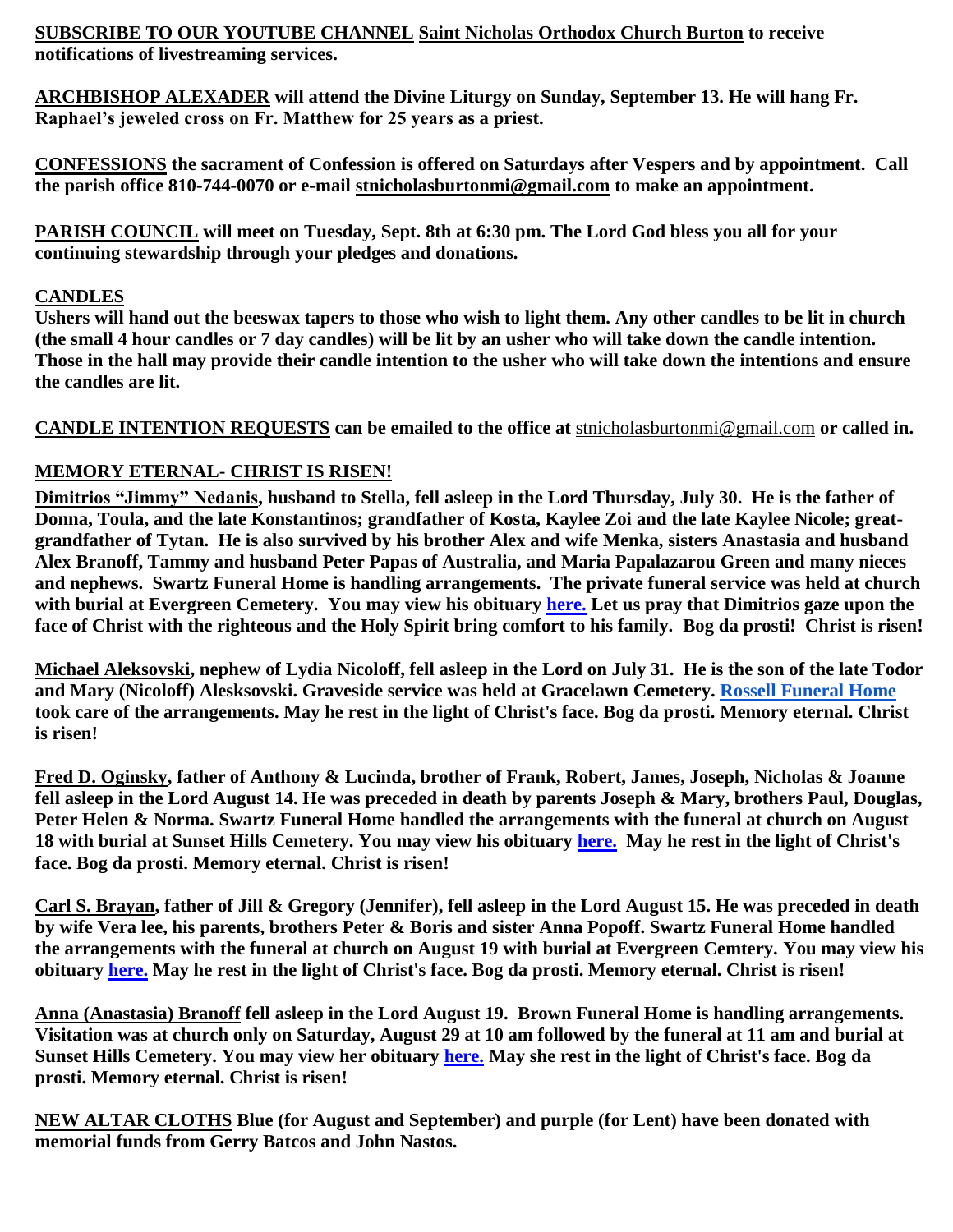**GRAVESTONE FOR CHERYL ELLIS was installed at St. Nicholas Cemetery. Thank you for your donations so we could do this to honor her precious life.**

**CATHOLIC CHARITIES of Shiawassee & Genesee Counties is looking for volunteers to help with an upcoming fundraiser,** *The Ginormous Tent Sale***. The sale will be held at ELGA Credit Union (Burton Branch) 2305 S. Center Road, Burton. Set up will be Aug 30 – Sept 2nd, the sale is September 3-7 th, and tear down Sept. 8-9 th . If you can lend a hand please call Theresa Hurley on 810-853-0097. Thank You!**

#### **CHARITY MINISTRIES**

**NORTH END SOUP KITCHEN September 3rd, 9 am-1 pm.**

**HOPE IN A BOX is collecting bar & hand soap for the month of September. Place the items in the Blue Box in the hall. Catholic Charities Community Closet will distribute the items.**

**FOOD DRIVE Place non-perishable food items in the other blue box in the hall.**

| <b>HOPE</b>      | <b>HOPE IN A BOX</b>           |
|------------------|--------------------------------|
| <b>September</b> | <b>Bar &amp; Hand Soap</b>     |
| <b>October</b>   | <b>Toothpaste/Toothbrushes</b> |
| <b>November</b>  | <b>Dish Soap</b>               |

#### **PAN-ORTHODOX SERVICES IN SEPTEMBER click on the service for the livestream link**

#### **NATIVITY OF THE MOTHER OF GOD**

**Monday, September 7 [6 pm Great Vespers with Litya at our church](https://youtu.be/IsiQsILQTys) Tuesday, September 8 9 am Orthros, [10 am Divine Liturgy at Assumption parish](https://www.facebook.com/AssumptionGrandBlanc/)**

**ELEVATION OF THE CROSS OF OUR LORD – Archbishop Alexander will be at these services Sunday, September 13 [6:30 pm Great Vespers with the Elevation of the Cross at our church](https://youtu.be/HzDK7oi3I-o) Monday, September 14 [10 am Divine Liturgy at St Mary Magdalene parish](https://www.youtube.com/c/SaintMaryMagdalene/videos?view=2&live_view=502)**

#### **MAKE YOUR FAITHFUL GIVING EASY AND CONVENIENT WITH GIVELIFY**



**You can donate to St. Nicholas with an app on your phone & as always on our website by <https://saintnicholasburton.org/> Go to the website and on the home page click on the box "Give now with Givelify" which will walk you through the donation process; this is a secure site. If you do not wish to donate online, you may write a check to St. Nicholas Orthodox Church and send it to the parish address: 2143 S Center Rd, Burton, MI 48519.**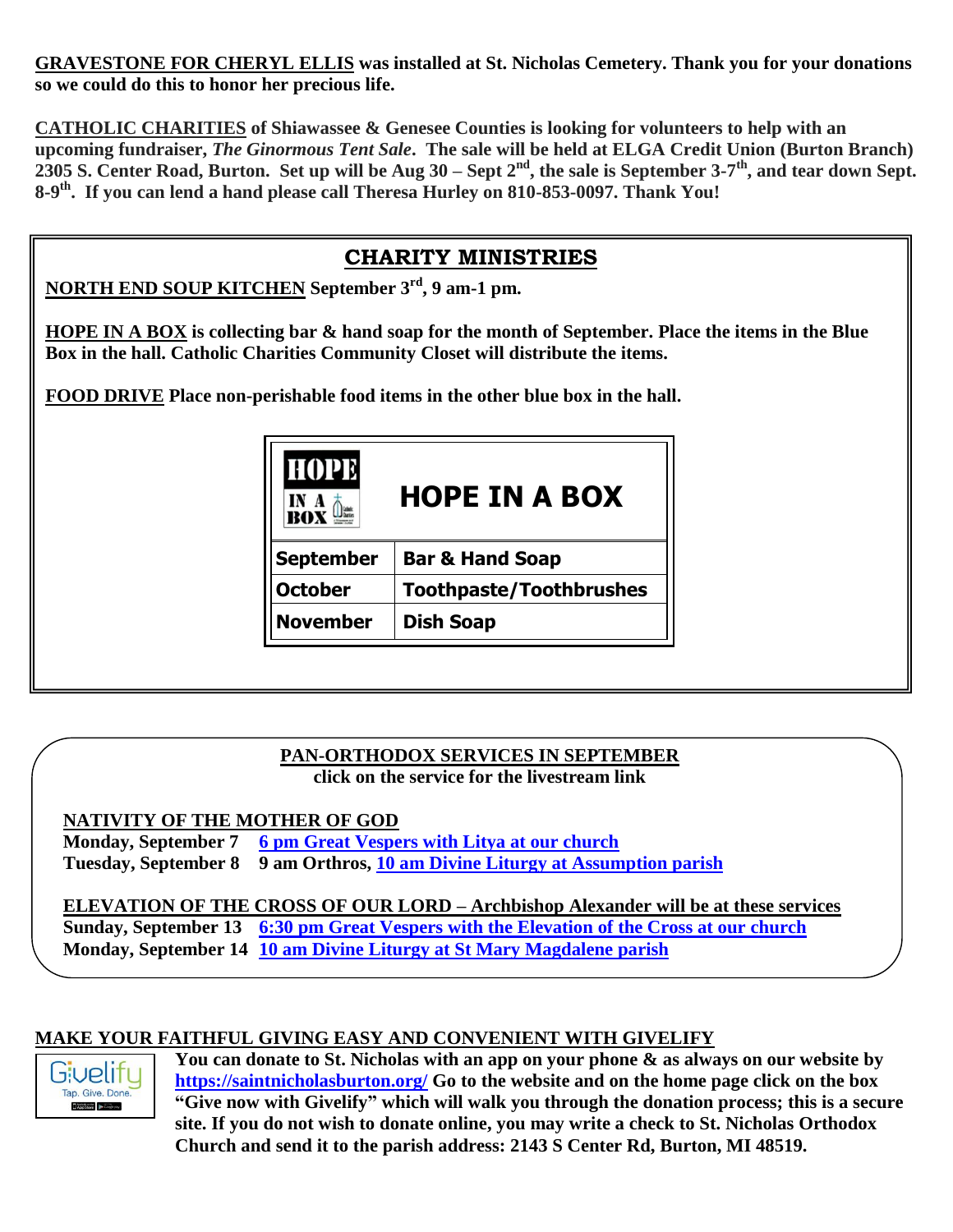#### **THE ELEVATION OF THE PRECIOUS CROSS OF THE LORD (September 14)**

**Saint Helen, the mother of Saint Constantine the Great, when she was already advanced in years, undertook, in her great piety, the hardships of a journey to Jerusalem in search of the cross, about the year 325. A temple to Aphrodite had been raised up by the Emperor Hadrian upon Golgotha, to defile and cover with oblivion the place where the saving Passion had been suffered. The venerable Helen had the statue of Aphrodite destroyed, and the earth removed, revealing the Tomb of our Lord, and three crosses. Of these, it was believed that one must be that of our Lord, the other two of the thieves crucified with Him; but Saint Helen was at a loss which one might be the Wood of our salvation. At the inspiration of Saint Macarius, Archbishop of Jerusalem, a lady of Jerusalem, who was already at the point of death from a certain disease, was brought to touch the crosses, and as soon as she came near to the Cross of our Lord, she was made perfectly whole. Consequently, the precious Cross was lifted on high by Archbishop Macarius of Jerusalem; as he stood on the ambo, and when the people beheld it, they cried out, "Lord have mercy." It should be noted that after its discovery, a portion of the venerable Cross was taken to Constantinople as a blessing. The rest was left in Jerusalem in the magnificent church built by Saint Helen, until the year 614. At that time, the Persians plundered Palestine and took the Cross to their own country (see Jan. 22, Saint Anastasius the Persian). Late, in the year 628, Emperor Heraclius set out on a military campaign, retrieved the Cross, and after bringing it to Constantinople, himself escorted it back to Jerusalem, where he restored it to its place. Rest from labour. A Fast is observed today, whatever day of the week it may be with wine and oil permitted. from [goarch.org](https://www.goarch.org/chapel/saints?contentid=205)**

**Why basil at the feast of the Cross? The herb, basil has long been associated with the feast of the Exaltation of the Holy Cross. The word "basil" is derived from "Vasileios," the Greek word for a king or person of royal lineage. According to tradition, the Holy Empress Helen, Mother of the Saint and King Constantine, found the location of the True Cross by digging for it under a large growth of basil. Basil plants were reputed to have sprung up at the foot of the Cross where the Precious Blood of Christ fell, along with the tears of the Mother of God. On the Feast of the Elevation of the Holy Cross it is customary in the East to rest the image of the Holy Cross on a bed of basil before carrying it out for the veneration of the faithful. Also, in some areas, branches of basil are used throughout the temple as a festive decoration as well as to provide a heavenly scent in honor of the Feast. Blessed basil leaves may also be arranged in a bouquet at the foot of the "Golgotha" cross. Dried leaves taken from the feast can also be used by the faithful as a sweet incense to burn at home as a blessing. from [stnicholassaratoga](https://stnicholassaratoga.org/orthopraxis-why-basil-at-the-feast-of-the-cross/)**

**VISITATION TO THE SICK Presently, Fr. Matthew may bring Communion to those who are at home. When permitted, Fr. Matthew will resume bringing Holy Communion to those in nursing homes, assisting living homes, and other care facilities shut-ins on Tuesdays. If you would like to be added to this list, please contact the office. Presently, those receiving weekly visits at home are: Milica Beslach, Angelo Popoff, Eleni Servinis, and Peter Sredich.**

#### **DAILY INTERCESSION FOR OUR SICK AND HOMEBOUND**

**The following are our brothers and sisters of St. Nicholas who are currently homebound, suffering from chronic illness, in recovery or in need of special prayers. Please remember them in your prayers and reach out to them with a card, a phone call or a visit! Please call the office to schedule a visit for Holy Communion**.

| Larry Bladecki           | <b>Gladys Edwards</b> | <b>Mary Karayanis</b> | <b>Ron Salhany</b>   |
|--------------------------|-----------------------|-----------------------|----------------------|
| <b>Deacon John Bocek</b> | <b>Paul Ellis</b>     | <b>Nick Karayanis</b> | <b>Bill Tadrick</b>  |
| <b>Linda Branoff</b>     | <b>Bill Haw</b>       | <b>Macy Lemmen</b>    | <b>Wendy Tadrick</b> |

**To aid in your outreach, here is a listing of the addresses and phone numbers of our Homebound:**

| <b>Helen Ashmun</b>   | 4436 Beecher Rd.                    | <b>Flint, MI 48532</b>       |
|-----------------------|-------------------------------------|------------------------------|
| <b>Larry Bladecki</b> | 3254 E. Midland Rd                  | <b>Bay City, MI 48706</b>    |
| <b>Gladys Edwards</b> | 2 Harbor Dr.                        | <b>St. Clair, MO 63077</b>   |
| <b>Paul Ellis</b>     | 2360 Stonebridge Dr.                | <b>Flint, MI 48532</b>       |
| Vasilka Karatza       | <b>Regency 1330 Grand Pointe Ct</b> | <b>Grand Blanc, MI 48439</b> |
| <b>Jo Sredich</b>     | Magnolia House 4134 N. State Rd.    | Davison, MI 48423            |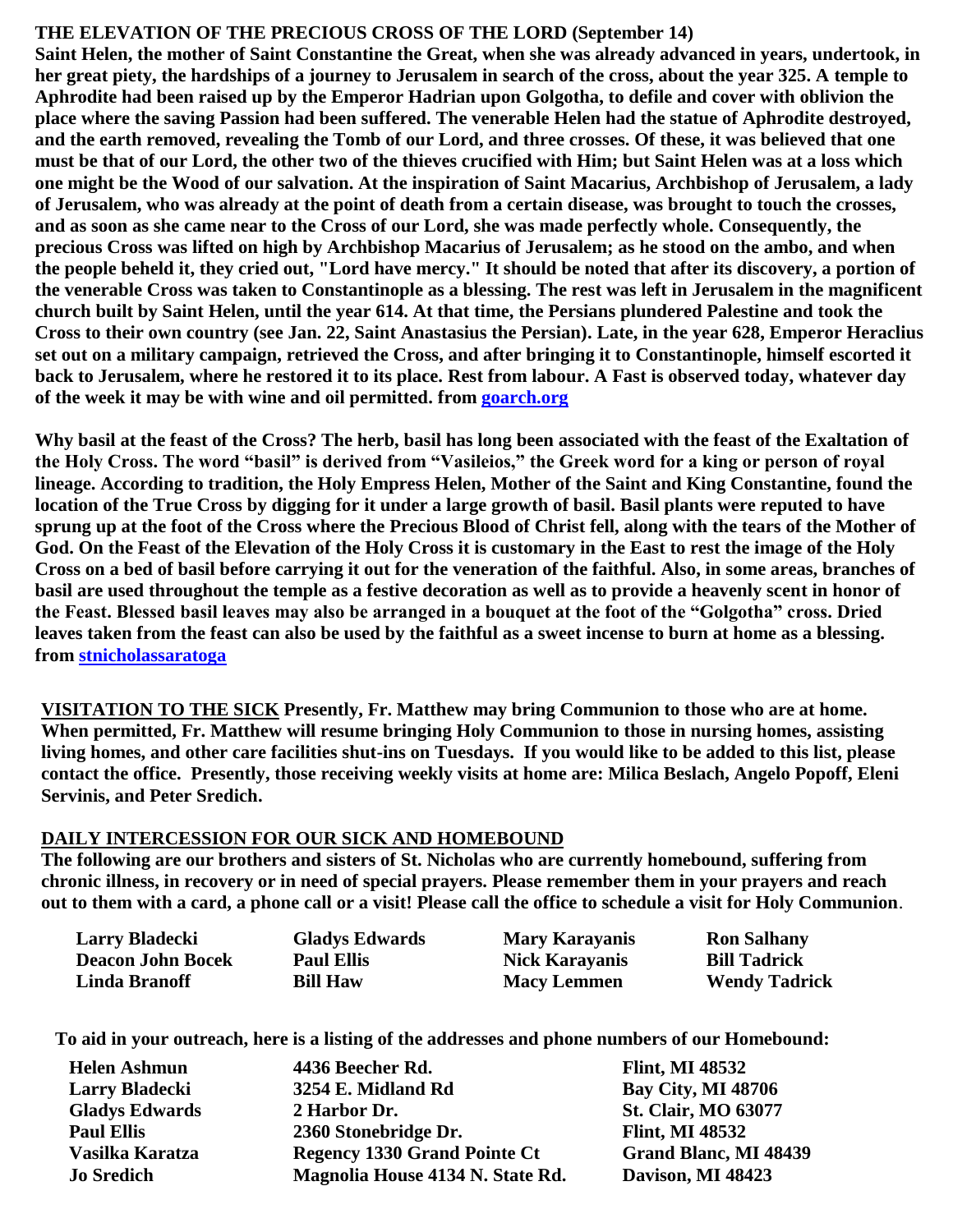#### **SEPTEMBER BIRTHDAYS, ANNIVERSARIES, & NAMESDAYS**

#### **BIRTHDAYS**

- **3 Gregory Oginsky**
- **6 Anastasia Butrie Roseanne Bagale**
- **10 Cathy Steiner**
- **12 Brandon Conover Ciera Conover Joseph Neely**
- **14 Amani Helal Matthew Batzos**
- **18 Peggy Russell**
- **20 Nick Sfetkidis Noah Gonser Peter Economou Taras-Michael Butrie**
- **25 Jo Sredich**
- **27 James Shann**
- **28 Kathy Swanigan**
- **29 Angela Panoff Georgiana Adkisson**
- **30 Luke Shann**

#### **ANNIVERSARIES**

- **3 George & Sherry Brown (1978)**
- **4 Scott & Georgiana Adkisson (2009)**
- **11 Thomas & Nancy Krigner (1988)**
- **19 Dennis & Sharon Jernigan (1964)**
- **20 Jerry & Christine Brucksch (1986)**
- **27 Jeremy & Jami Fisher (2008)**
- **29 Bob & Cathy Edwards (2000)**

#### **NAMESDAYS**

- **1 Athena Adkisson Joshua Brucksch Joshua Vuckovich**
- **5 Betty Nicevski Caitlyn Elizabeth Nicole Rittman Lisa Pray Ressa Ann Borkovich Quin Elizabeth Gerzevske**
- **9 Anna Zubovich Cortney Anne Batzos Kelly Anne Panoff Megan Ann Krigner Nancy Ann Krigner Nancy Borkovich Peggy Ann Russell**
- **13 Amy Sfetkidis (St. Amatus) Corey Treloar (St. Cornelius)**
- **16 Lucy (Ludmilla) Hogg**
- **17 Luba Todorovsky Luba Yosheff Madi Lu Fisher Sophia Batzos Sophia Treloar**
- **18 Ariana Loomis Arinn Alexandra Pray Ashley Goodman**
- **20 Oleg Dashevskiy**
	- **Oleg Zubovich**

**"A brother comes along and says one word to annoy or offend you. You say nothing and defer to him – you have laid a brick [of virtue]. Then you go off and speak to another person and say, 'That blighter so-and-so said this and that to me and I did not say a word. I just bowed to him in deference.' There you are – you have laid one brick and taken up two. Again a person may bow in submission to someone because he desires to be praised; he is humble, with a touch of vainglory – this is to lay one brick and take up another. He who humbles himself 'with knowledge' convinces himself that he has failed, and acknowledges that he has been at fault. This is what it means to humble oneself 'with knowledge.' Again a person may over-estimate himself because he thinks he is doing a great thing and is humble, and he does not know that he possesses nothing, because he does not act with knowledge. To esteem himself correctly, with knowledge, is to be convinced that he is nothing and unworthy to be counted among men, as Abba Moses said of himself, 'Dirty ash heap, not a man, why do you come among men?' Another one serves the sick so to win a reward; in this he does not act with knowledge…A person who ministers with knowledge ministers because he is moved by sympathy for the suffering one, because his heart is moved with pity. If anything happens externally that troubles him, or if the sick person is cantankerous with him, a man who aims at expressing this pity will bear it without being put out, because he sticks to his own intention and knows that the sick person is doing him more good than he is to the sick person…Again, if a person practices great mortification [***e.g.* **fasting, prostrations, kneeling, etc.] from vainglory or in the opinion that he is practicing great virtue, he is not acting with knowledge. Because of this he begins to despise his neighbor and to think that he himself is really something; he is not only laying one brick and taking up two, but also shaking the building and putting the whole wall in danger by judging his neighbor. The one who practices bodily mortification with knowledge does not think he is being marvelously virtuous nor does he desire to be praised as an ascetic but he maintains that through his mortification he acquires moral vigor, and through this he comes to humility." St. Dorotheos of Gaza – On Building up Virtues**



*If your name is missing or* 

*has the incorrect information in the birthday, anniversary or namesday list please call the office: (810) 744-0070*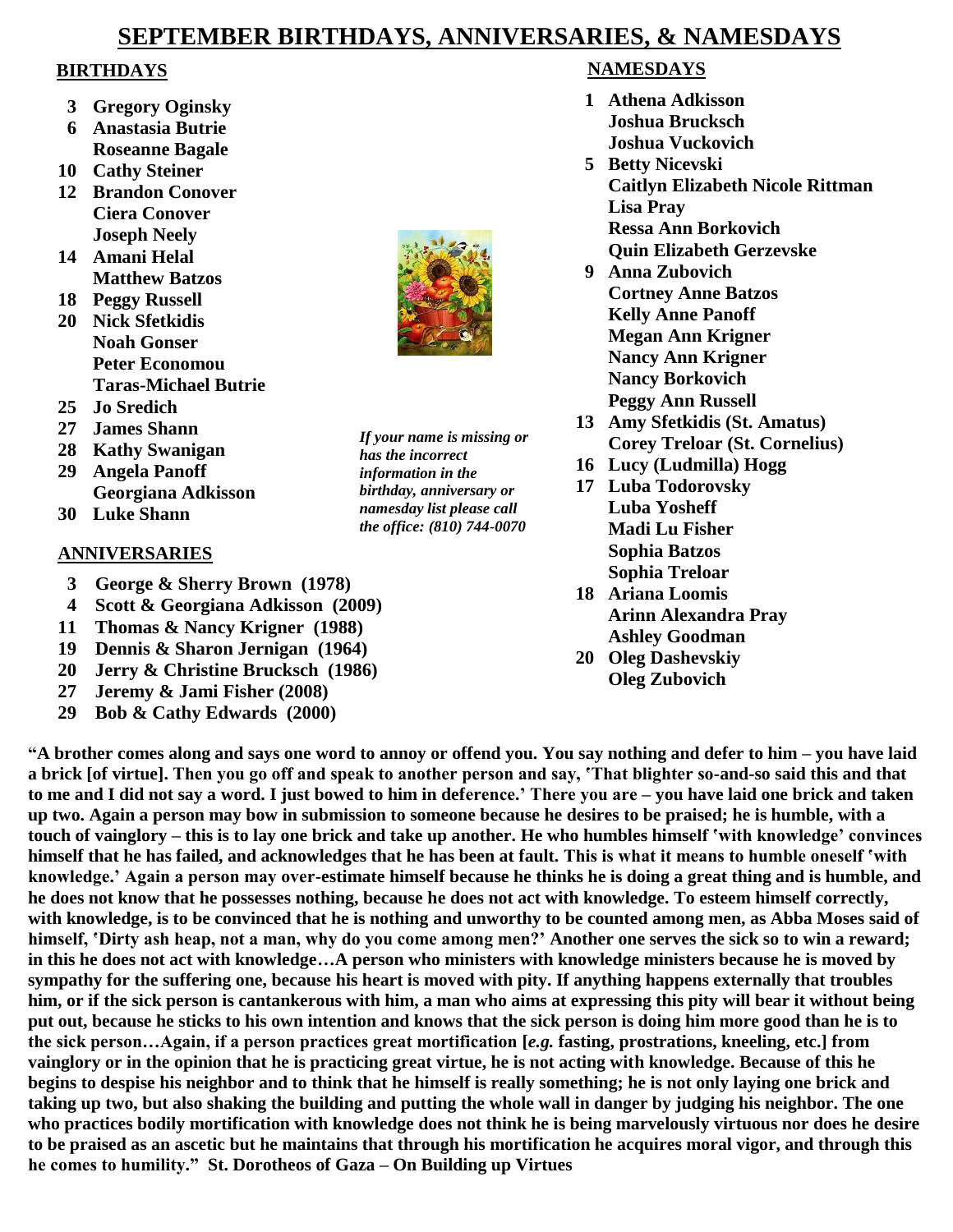## Nick's (Vuckovich) Lawn Care 810-618-0315

Lawn Mowing (\$10-\$25), Weed Whipping, Weed Killer, Mulch, Fall Clean-up, Gardens, Deck Staining, Painting

I am 17 yrs. old raising money to continue my education at Mott College. I have 3 yrs. experience in lawn care. Your support is very much appreciated.



DO YOU STILL WANT TO RECEIVE THIS NEWSLETTER? IF NOT PLEASE CALL OR EMAIL THE OFFICE TO BE TAKEN OFF OF THE MAILING LIST.

\$36.00 Single Space for 6 months

 \$50.00 Double Space for 6 months

 \$65.00 Triple Space for 6 months





Burton, MI 48519 2143 South Center Road St. Nicholas Orthodox Church